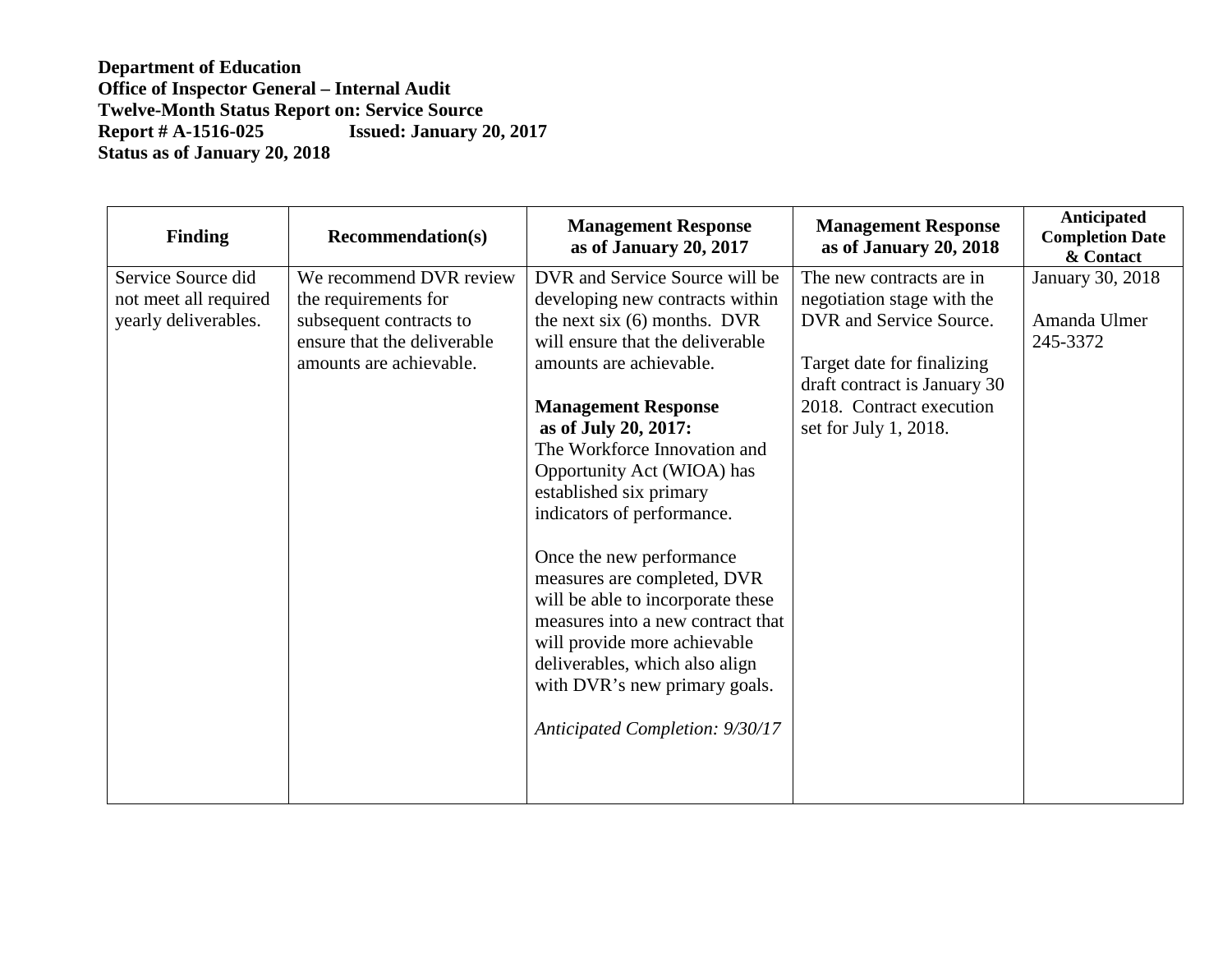| <b>Finding</b>    | <b>Recommendation(s)</b>      | <b>Management Response</b><br>as of January 20, 2017 | <b>Management Response</b><br>as of January 20, 2018 | Anticipated<br><b>Completion Date</b><br>& Contact |
|-------------------|-------------------------------|------------------------------------------------------|------------------------------------------------------|----------------------------------------------------|
| DVR omitted a     | We recommend DVR              | DVR and Service Source will be                       | The new contracts are in                             | January 30, 2018                                   |
| penalty from      | improve their amendment       | developing new contracts within                      | negotiation stage with the                           |                                                    |
| Amendment #1,     | review process to ensure all  | the next six $(6)$ months. Desk                      | DVR and Service Source.                              | Amanda Ulmer                                       |
| Contract #14-135. | contractual requirements,     | procedures and monitoring tools                      |                                                      | 245-3372                                           |
|                   | penalties, and deliverables   | will be created to improve the                       | Target date for finalizing                           |                                                    |
|                   | are accurately included in    | amendment review process. The                        | draft contract is January 30                         |                                                    |
|                   | amendments prior to           | new contracts will include the                       | 2018. Contract execution                             |                                                    |
|                   | approval and execution. We    | appropriate financial                                | set for July 1, 2018.                                |                                                    |
|                   | also recommend DVR ensure     | consequences as needed.                              |                                                      |                                                    |
|                   | the appropriate penalties are |                                                      |                                                      |                                                    |
|                   | included in all future        | <b>Management Response</b>                           |                                                      |                                                    |
|                   | contracts.                    | as of July 20, 2017:                                 |                                                      |                                                    |
|                   |                               | Review process - Completed                           |                                                      |                                                    |
|                   |                               | Contract rewrite $-9/30/17$                          |                                                      |                                                    |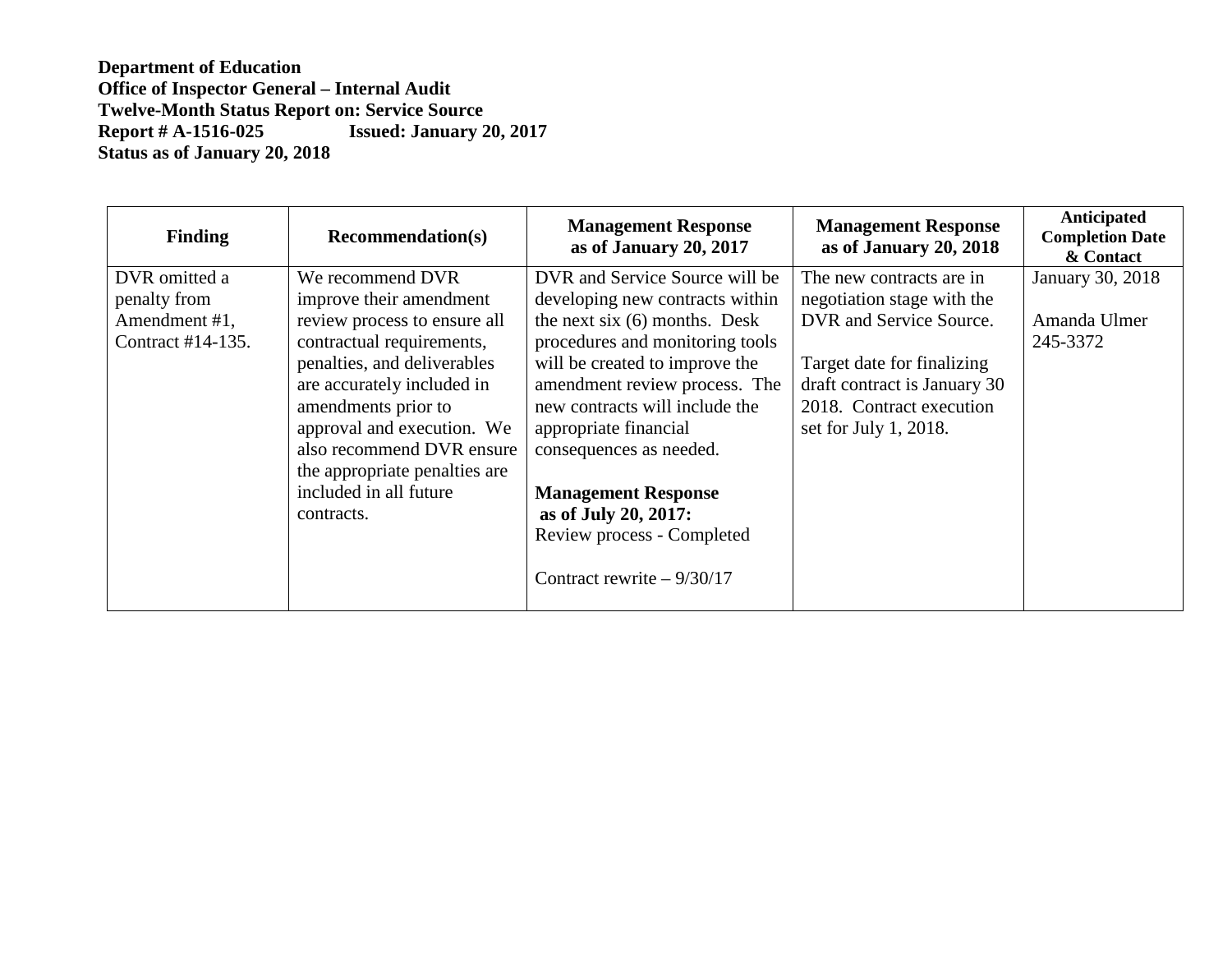| <b>Finding</b>        | <b>Recommendation(s)</b>     | <b>Management Response</b><br>as of January 20, 2017 | <b>Management Response</b><br>as of January 20, 2018 | <b>Anticipated</b><br>Completion<br>Date & Contact |
|-----------------------|------------------------------|------------------------------------------------------|------------------------------------------------------|----------------------------------------------------|
| Service Source did    | We recommend that Service    | Relative to the initial finding, not                 |                                                      | Tina Herzik,                                       |
| not meet all required | Source enhance its processes | meeting the number of pre-                           | This responder has taken                             | Vice President                                     |
| yearly deliverables.  | to ensure they meet all      | eligibility determinations, I have                   | over the Project Director                            | of Operations                                      |
|                       | deliverable requirements.    | the following comments, some                         | position as of 9/4/17. I                             |                                                    |
|                       |                              | of which we have discussed.                          | worked as the Assistant                              | Execution of                                       |
|                       |                              | There exists a significant issue                     | Project Director with Steve                          | new contracts                                      |
|                       |                              | with DVR performance reports                         | Palumbo prior to my recent                           | is anticipated                                     |
|                       |                              | wherein the final PBPB reports                       | appointment, so I was                                | by July 1,                                         |
|                       |                              | we use to reconcile contractual                      | involved in these processes.                         | 2018. Staffing                                     |
|                       |                              | numbers to not match a number                        | ServiceSource is currently                           | is ongoing.                                        |
|                       |                              | of other reports the system                          | involved with contract                               |                                                    |
|                       |                              | generates, nor do they match the                     | negotiations with DVR to                             |                                                    |
|                       |                              | numbers that the DVR                                 | add key positions that will                          |                                                    |
|                       |                              | <b>Counselor Analysts document</b>                   | assist with timeliness,                              |                                                    |
|                       |                              | every month relative to                              | compliance, and overall                              |                                                    |
|                       |                              | performance. I have discussed                        | flow of the casework                                 |                                                    |
|                       |                              | this with the DVR leadership and                     | approval, leading to more                            |                                                    |
|                       |                              | one suggestion is that moving                        | accurate outcomes. An                                |                                                    |
|                       |                              | forward we begin to use the                          | open discussion under the                            |                                                    |
|                       |                              | analyst reports as they have                         | current contract negotiations                        |                                                    |
|                       |                              | definitively signed off on the                       | involves contract language                           |                                                    |
|                       |                              | work performed. Region 20A is                        | that would allow for                                 |                                                    |
|                       |                              | a very large unit and we missed                      | ServiceSource to move                                |                                                    |
|                       |                              | by only 24, having 11 counselor                      | vacant positions from one                            |                                                    |
|                       |                              | FTE's and a significantly large                      | office to another to meet the                        |                                                    |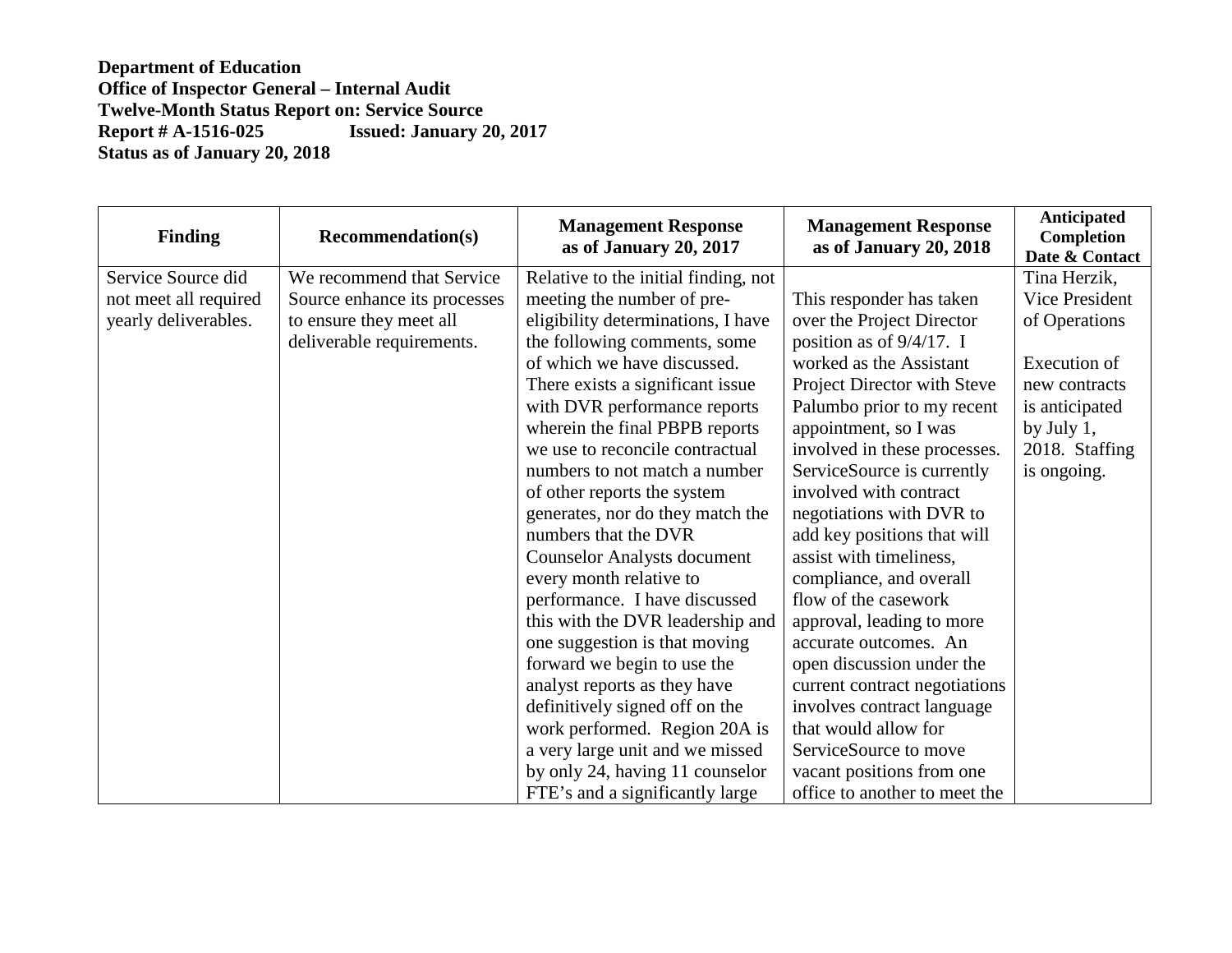| <b>Finding</b> | <b>Recommendation(s)</b> | <b>Management Response</b><br>as of January 20, 2017 | <b>Management Response</b><br>as of January 20, 2018 | <b>Anticipated</b><br>Completion<br>Date & Contact |
|----------------|--------------------------|------------------------------------------------------|------------------------------------------------------|----------------------------------------------------|
|                |                          | goal Region 8H is a different                        | needs of units without                               |                                                    |
|                |                          | matter as the restructuring of the                   | <b>Contract Amendments in</b>                        |                                                    |
|                |                          | unit responsibilities by the then                    | the future. Over the past                            |                                                    |
|                |                          | Area Director had a deleterious                      | twelve months, current                               |                                                    |
|                |                          | effect on our case sizes and                         | Director has worked with a                           |                                                    |
|                |                          | therefore performance, however                       | team of DVR Private                                  |                                                    |
|                |                          | we have renegotiated some of                         | Supervisors to assist regions                        |                                                    |
|                |                          | our responsibilities in the region                   | 23L and 23O with their                               |                                                    |
|                |                          | and in calendar year 2016 we                         | challenges in meeting their                          |                                                    |
|                |                          | have met the pre-eligibility goal.                   | deliverables and meeting the                         |                                                    |
|                |                          | We did miss our goal for pre-                        | State's expectations. These                          |                                                    |
|                |                          | eligibility compliance within 60                     | units have improved with                             |                                                    |
|                |                          | days in Region 23L, however                          | these extra supports. The                            |                                                    |
|                |                          | there are mitigating                                 | proposed new contract                                |                                                    |
|                |                          | circumstances in this region.                        | would include a Supervisor                           |                                                    |
|                |                          | This region does not have a                          | position in the Keys 23L                             |                                                    |
|                |                          | DVR Counselor Analyst on site,                       | and the Area would then                              |                                                    |
|                |                          | nor are we staffed for a                             | provide a part time State                            |                                                    |
|                |                          | supervisory position which                           | Analyst for assistance in                            |                                                    |
|                |                          | necessarily slows down the                           | this region. Training and                            |                                                    |
|                |                          | review process. I will address                       | monitoring is difficult in                           |                                                    |
|                |                          | this during our next contract                        | this area based on the                               |                                                    |
|                |                          | negotiating session as well as                       | distance of these offices                            |                                                    |
|                |                          | with the DVR. As noted in your                       | from their current                                   |                                                    |
|                |                          | report the number and                                | Supervisor. All cases have                           |                                                    |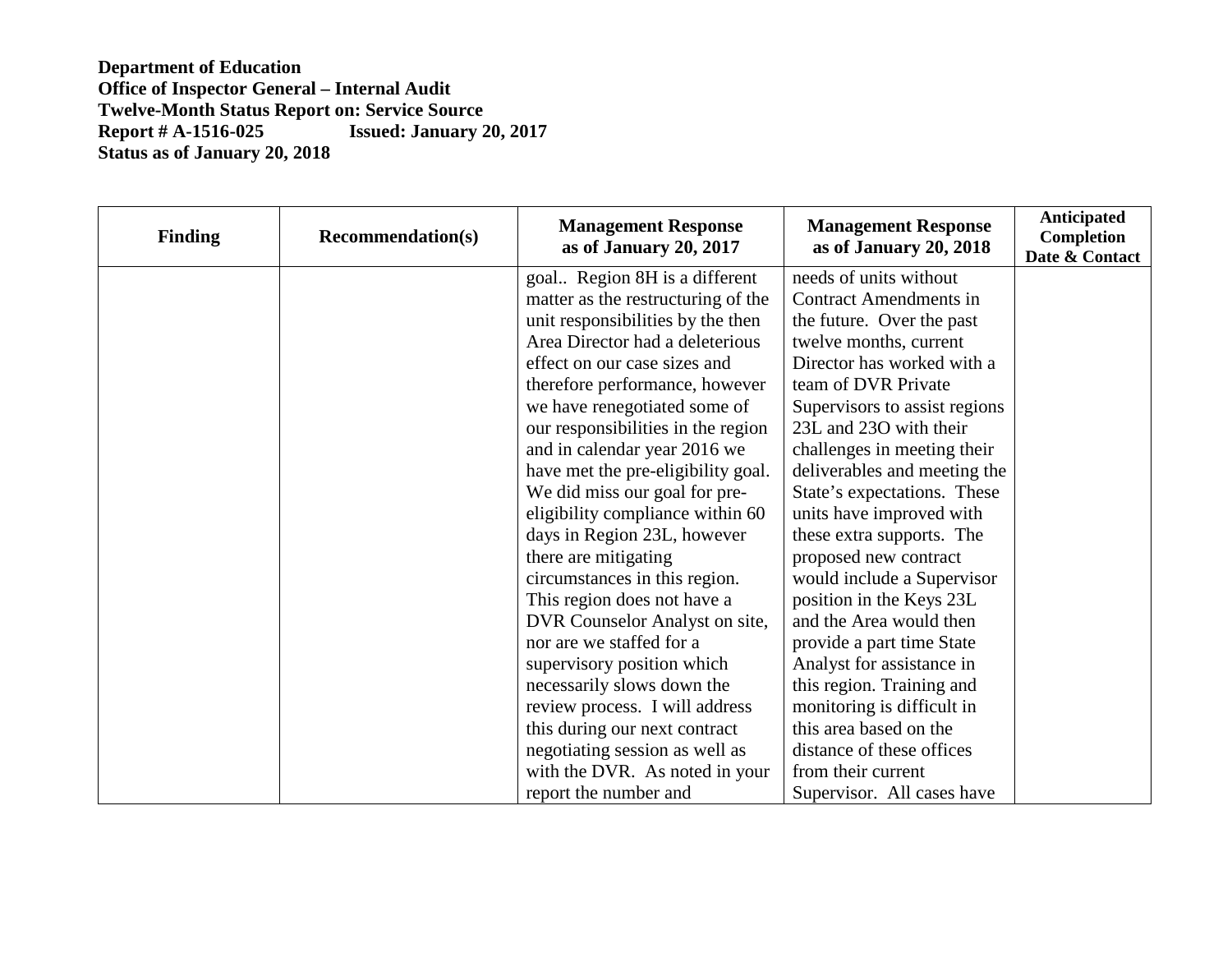| <b>Finding</b> | <b>Recommendation(s)</b> | <b>Management Response</b><br>as of January 20, 2017 | <b>Management Response</b><br>as of January 20, 2018 | <b>Anticipated</b><br>Completion<br>Date & Contact |
|----------------|--------------------------|------------------------------------------------------|------------------------------------------------------|----------------------------------------------------|
|                |                          | percentage of gainful                                | had to be sent by mail to be                         |                                                    |
|                |                          | employment was waived as a                           | approved under the current                           |                                                    |
|                |                          | result of changing DVR                               | contract by the State                                |                                                    |
|                |                          | priorities. We are continually                       | Analyst in the Unit 230.                             |                                                    |
|                |                          | monitoring our processes and we                      | This has resulted in some                            |                                                    |
|                |                          | certainly need to come to an                         | cases being approved late                            |                                                    |
|                |                          | agreement with the DVR as to                         | and management of                                    |                                                    |
|                |                          | which numbers are the most                           | casework being delayed.                              |                                                    |
|                |                          | reliable and accurate. Too,                          | These new positions with                             |                                                    |
|                |                          | where there are inequities                           | reduce turnaround time on                            |                                                    |
|                |                          | relative to our meeting certain                      | approvals, improving                                 |                                                    |
|                |                          | goals, these need to be addressed                    | compliance and providing                             |                                                    |
|                |                          | and discussed with the DVR. In                       | more oversight. Current                              |                                                    |
|                |                          | regions where timeframes were                        | Director has continued also                          |                                                    |
|                |                          | not met ServiceSource needs to                       | acting as Assistant Project                          |                                                    |
|                |                          | review our own alert parameters                      | Director for the Southern                            |                                                    |
|                |                          | to managers to more effectively                      | Units until the new Position                         |                                                    |
|                |                          | manage these outcomes.                               | of Assistant Project Director                        |                                                    |
|                |                          | Significant to the 90 day IPE                        | is added under the new                               |                                                    |
|                |                          | goals that were missed, in the                       | contract. The previous                               |                                                    |
|                |                          | regions where we currently                           | position was filled, and this                        |                                                    |
|                |                          | operate the DVR also did not                         | position is currently                                |                                                    |
|                |                          | meet this goal. In several                           | supporting the Northern                              |                                                    |
|                |                          | regions we were only off by 2-3                      | Units. Having that extra                             |                                                    |
|                |                          | percentage points and surpassed                      | oversight over the past three                        |                                                    |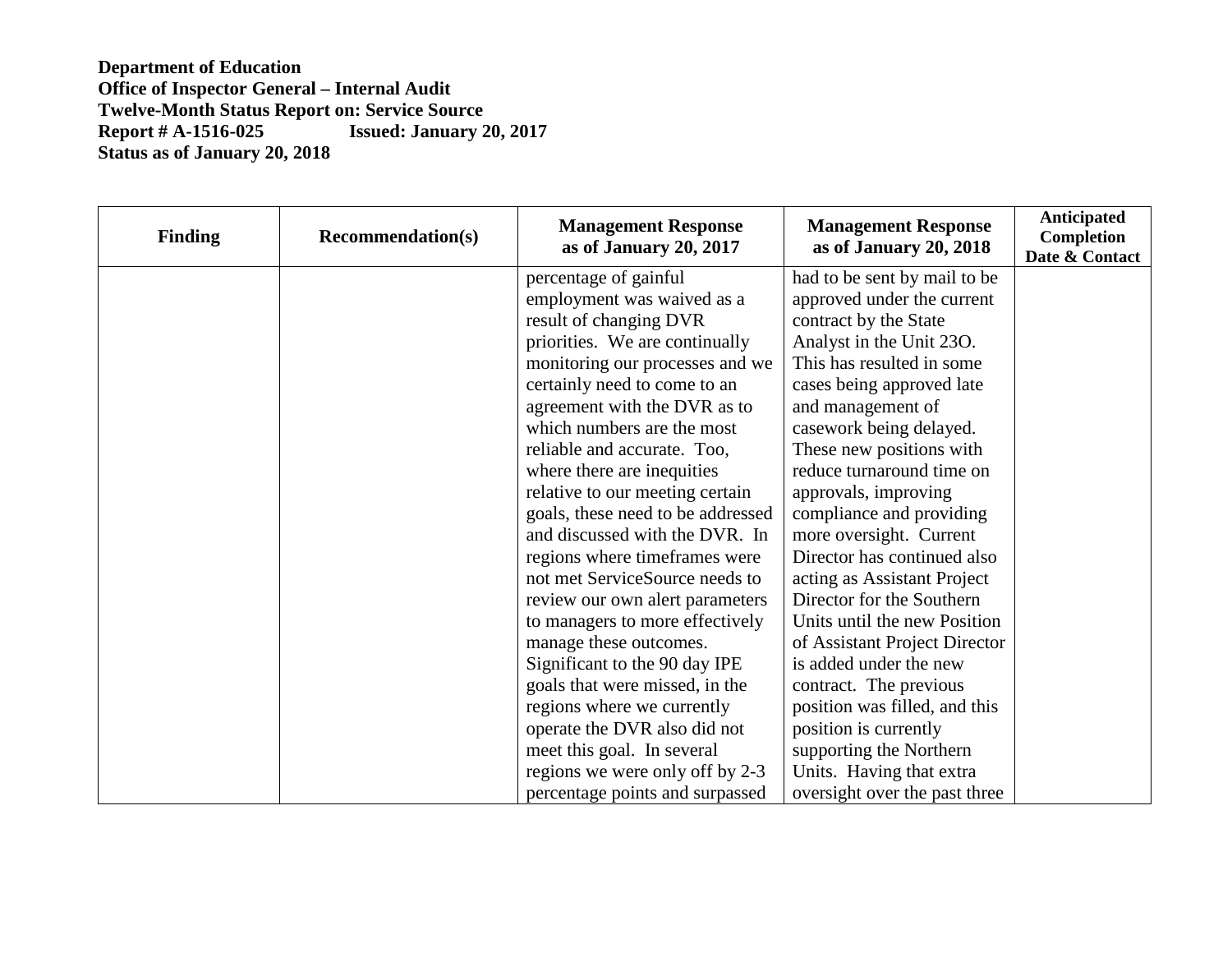| <b>Finding</b> | <b>Recommendation(s)</b> | <b>Management Response</b><br>as of January 20, 2017 | <b>Management Response</b><br>as of January 20, 2018 | <b>Anticipated</b><br>Completion<br>Date & Contact |
|----------------|--------------------------|------------------------------------------------------|------------------------------------------------------|----------------------------------------------------|
|                |                          | the DVR area average                                 | months has been a great                              |                                                    |
|                |                          | performance. This measure is                         | asset to the program. The                            |                                                    |
|                |                          | extremely difficult to track on a                    | second position will be a                            |                                                    |
|                |                          | regional and monthly basis and                       | great asset to assist with the                       |                                                    |
|                |                          | we are dependent on DVR                              | Southern offices as well.                            |                                                    |
|                |                          | reports which come out monthly.                      | We have also requested an                            |                                                    |
|                |                          | Too, the RIMS system does not                        | additional position in our                           |                                                    |
|                |                          | asterisk an appropriate waiver as                    | largest unit 20A for a                               |                                                    |
|                |                          | it does for 60-day acceptance                        | Consultant position. This                            |                                                    |
|                |                          | waivers, so there is a question of                   | unit has one of the largest                          |                                                    |
|                |                          | how the compliance count                             | caseloads in the State of                            |                                                    |
|                |                          | calculates. Additionally, we                         | Florida with two acting                              |                                                    |
|                |                          | cannot track individual employee                     | <b>Counselor Analysts to</b>                         |                                                    |
|                |                          | compliance as the system does                        | support. There is only one                           |                                                    |
|                |                          | not report on this, so it is not                     | Unit Supervisor supporting                           |                                                    |
|                |                          | possible to initiate corrective                      | four county offices. This                            |                                                    |
|                |                          | action on those individuals who                      | consultant will be of                                |                                                    |
|                |                          | are most deficient in this area in                   | assistance to the Supervisor                         |                                                    |
|                |                          | the unit. This is definitively an                    | in maintaining compliance,                           |                                                    |
|                |                          | issue where we will ask to have                      | training, and any other                              |                                                    |
|                |                          | this measure removed from our                        | additional supports needed                           |                                                    |
|                |                          | contract in our upcoming                             | for this large group. The                            |                                                    |
|                |                          | negotiations.                                        | contract updates have been                           |                                                    |
|                |                          |                                                      | submitted and                                        |                                                    |
|                |                          |                                                      | ServiceSource is waiting on                          |                                                    |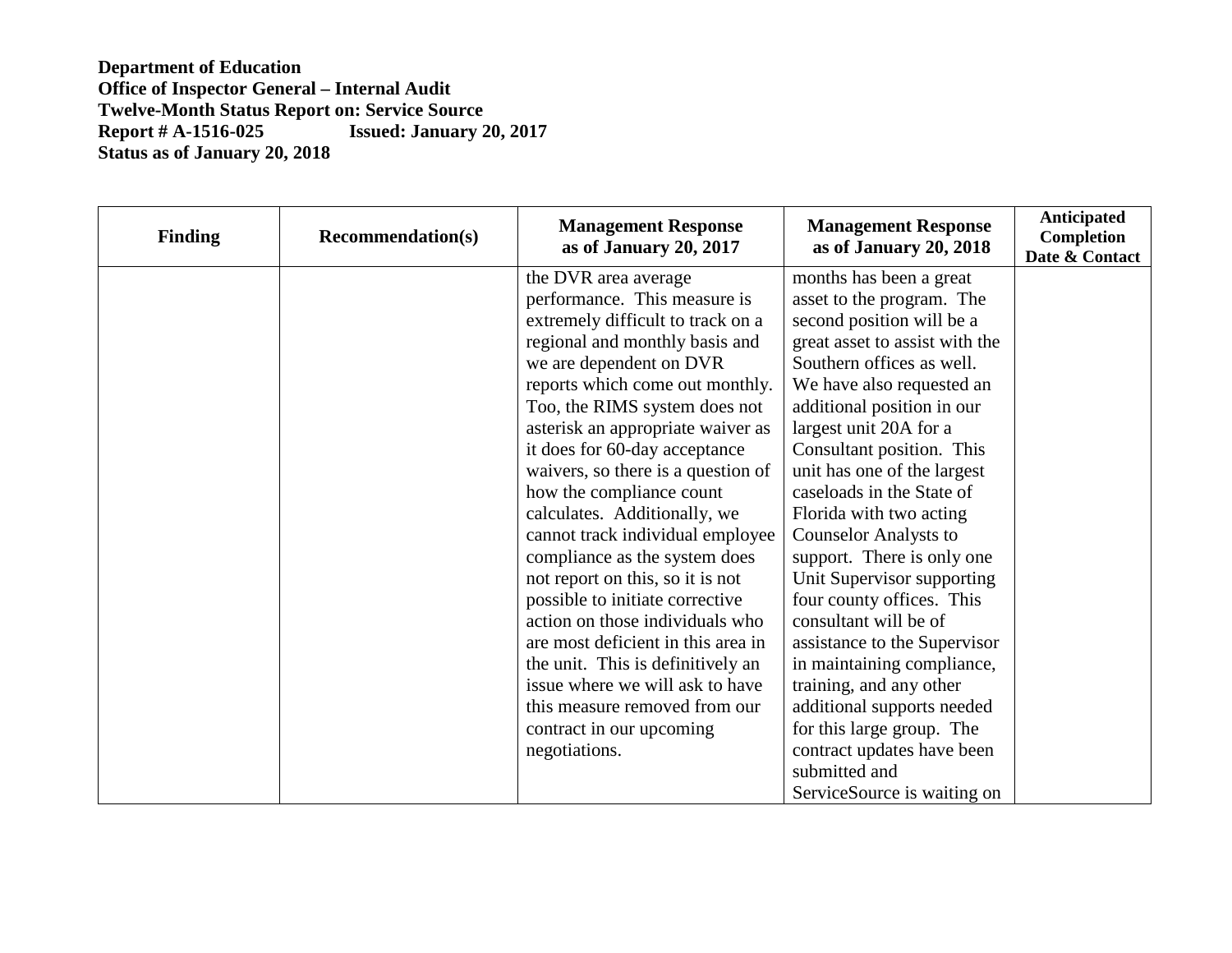| <b>Finding</b> | <b>Recommendation(s)</b> | <b>Management Response</b><br>as of January 20, 2017 | <b>Management Response</b><br>as of January 20, 2018 | <b>Anticipated</b><br>Completion<br>Date & Contact |
|----------------|--------------------------|------------------------------------------------------|------------------------------------------------------|----------------------------------------------------|
|                |                          | <b>Management Response</b>                           | final approval from DVR.                             |                                                    |
|                |                          | as of July 20, 2017                                  | There are still challenges                           |                                                    |
|                |                          | Relative to the first point,                         | with accurate data collection                        |                                                    |
|                |                          | performance deliverables are                         | in some of the measured                              |                                                    |
|                |                          | different across several                             | areas with the DVR RIMS                              |                                                    |
|                |                          | contracts. As per WIOA the                           | system. We have had some                             |                                                    |
|                |                          | performance indicators will                          | issues over the past twelve                          |                                                    |
|                |                          | change, along with the DVR                           | months in some of the                                |                                                    |
|                |                          | RSA 911 report to our federal                        | offices with Field Services                          |                                                    |
|                |                          | partners. This will probably                         | Operating Procedure that                             |                                                    |
|                |                          | clarify some of the discrepancies                    | requires State Counselor                             |                                                    |
|                |                          | in reporting. We are also                            | Analysts to approve                                  |                                                    |
|                |                          | addressing through negotiations                      | casework within 4 business                           |                                                    |
|                |                          | some of the staffing issues which                    | days. This has led to some                           |                                                    |
|                |                          | will rectify some of these                           | compliance issues in some                            |                                                    |
|                |                          | problems. Negotiations are on-                       | offices. This Project                                |                                                    |
|                |                          | going at this time. Through                          | Director has discussed the                           |                                                    |
|                |                          | quality review we have also                          | need for more consistency                            |                                                    |
|                |                          | addressed some of the timeframe                      | in these positions                                   |                                                    |
|                |                          | parameters which have                                | throughout the state with the                        |                                                    |
|                |                          | improved; this is on-going.                          | Area Directors and Bureau                            |                                                    |
|                |                          | Anticipated Completion: 1/1/18                       | Chiefs, and we are working                           |                                                    |
|                |                          |                                                      | together to ensure that these                        |                                                    |
|                |                          |                                                      | issues are being resolved.                           |                                                    |
|                |                          |                                                      | We all experienced Natural                           |                                                    |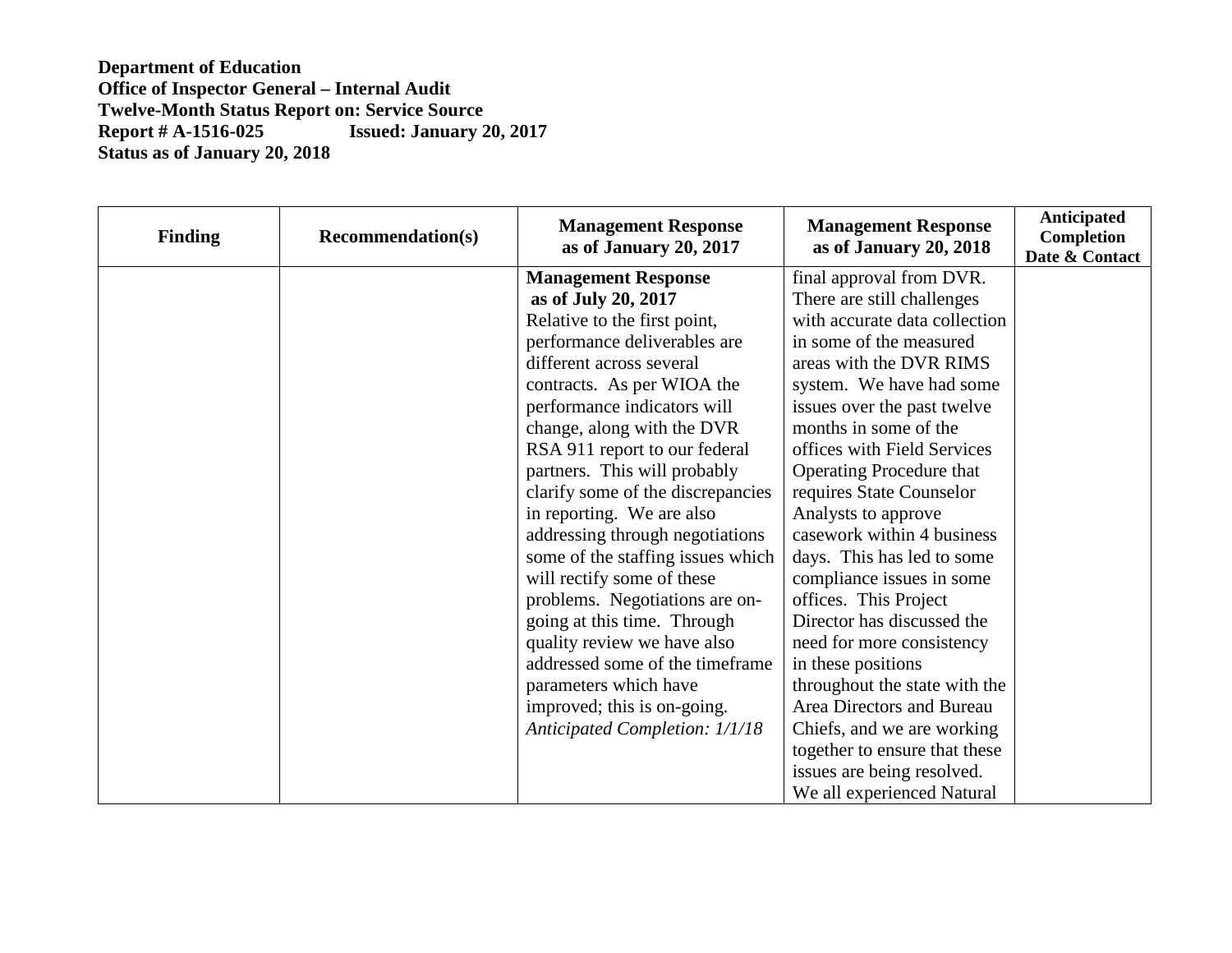| <b>Finding</b> | <b>Recommendation(s)</b> | <b>Management Response</b><br>as of January 20, 2017 | <b>Management Response</b><br>as of January 20, 2018 | Anticipated<br><b>Completion</b><br>Date & Contact |
|----------------|--------------------------|------------------------------------------------------|------------------------------------------------------|----------------------------------------------------|
|                |                          |                                                      | Disasters this past twelve                           |                                                    |
|                |                          |                                                      | months. The Hurricanes in                            |                                                    |
|                |                          |                                                      | September, 2017, closed                              |                                                    |
|                |                          |                                                      | many offices throughout the                          |                                                    |
|                |                          |                                                      | state for different periods of                       |                                                    |
|                |                          |                                                      | time. During the month of                            |                                                    |
|                |                          |                                                      | the hurricane and in some                            |                                                    |
|                |                          |                                                      | regions into the following                           |                                                    |
|                |                          |                                                      | month, we needed to justify                          |                                                    |
|                |                          |                                                      | some deliverables not being                          |                                                    |
|                |                          |                                                      | met. The Keys offices were                           |                                                    |
|                |                          |                                                      | closed for almost an entire                          |                                                    |
|                |                          |                                                      | month due to storm damage.                           |                                                    |
|                |                          |                                                      | Many participants moved                              |                                                    |
|                |                          |                                                      | out of the area causing case                         |                                                    |
|                |                          |                                                      | closures and consumer                                |                                                    |
|                |                          |                                                      | contacts not being able to be                        |                                                    |
|                |                          |                                                      | made in established                                  |                                                    |
|                |                          |                                                      | timeframes. Other offices                            |                                                    |
|                |                          |                                                      | were also affected by these                          |                                                    |
|                |                          |                                                      | storms causing reasons for                           |                                                    |
|                |                          |                                                      | justifications for casework                          |                                                    |
|                |                          |                                                      | not met.                                             |                                                    |
|                |                          |                                                      | Over the past twelve                                 |                                                    |
|                |                          |                                                      | months, the Bureau has                               |                                                    |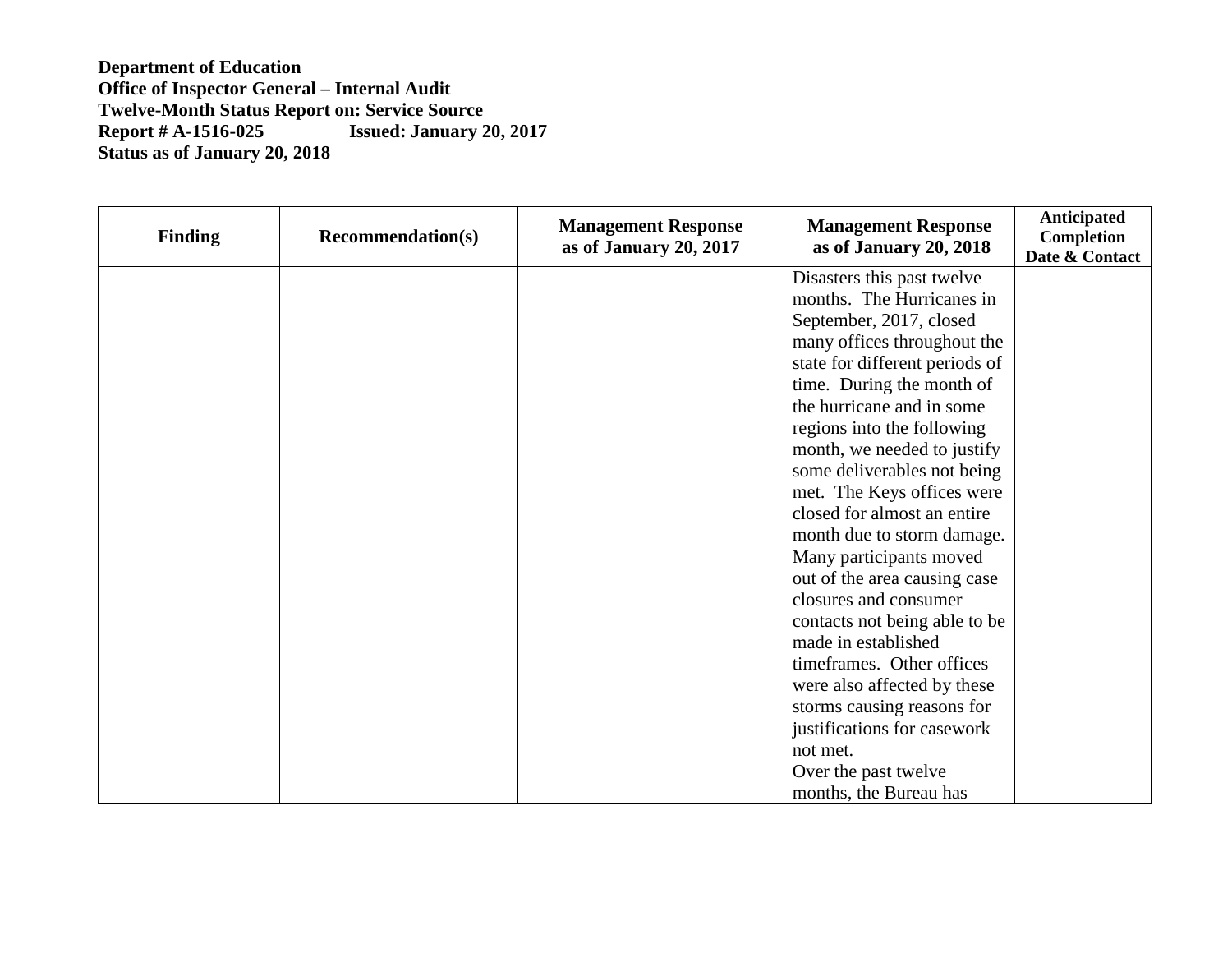| <b>Finding</b>        | <b>Recommendation(s)</b>     | <b>Management Response</b><br>as of January 20, 2017 | <b>Management Response</b><br>as of January 20, 2018 | <b>Anticipated</b><br>Completion<br>Date & Contact |
|-----------------------|------------------------------|------------------------------------------------------|------------------------------------------------------|----------------------------------------------------|
|                       |                              |                                                      | rolled out many new                                  |                                                    |
|                       |                              |                                                      | positive initiatives that our                        |                                                    |
|                       |                              |                                                      | units have been                                      |                                                    |
|                       |                              |                                                      | participating in and                                 |                                                    |
|                       |                              |                                                      | complying with as well as                            |                                                    |
|                       |                              |                                                      | keeping up with their                                |                                                    |
|                       |                              |                                                      | deliverables in most cases.                          |                                                    |
|                       |                              |                                                      | My team of Supervisors and                           |                                                    |
|                       |                              |                                                      | <b>Assistant Project Director</b>                    |                                                    |
|                       |                              |                                                      | have been working very                               |                                                    |
|                       |                              |                                                      | closely with me to support                           |                                                    |
|                       |                              |                                                      | the staff in working towards                         |                                                    |
|                       |                              |                                                      | meeting their required                               |                                                    |
|                       |                              |                                                      | yearly deliverables. I am                            |                                                    |
|                       |                              |                                                      | confident that the new                               |                                                    |
|                       |                              |                                                      | contract and its additions                           |                                                    |
|                       |                              |                                                      | will also support our                                |                                                    |
|                       |                              |                                                      | continued success.                                   |                                                    |
| Service Source did    | We recommend that Service    | This finding indicated there was                     | ServiceSource provided                               |                                                    |
| not meet all required | Source enhance its processes | several instances where we did                       | justifications for every                             | Tina Herzik,                                       |
| monthly deliverables  | to ensure they meet all      | not report on all required                           | month over the past twelve                           | Vice President                                     |
| and did not provide   | deliverable requirements,    | monthly minimums with an                             | months for all units that met                        | of Operations                                      |
| justification for all | and an appropriate           | explanation. We have three sets                      | less than the minimum                                |                                                    |
| unmet monthly         | justification and a plan for | of eyes looking at these reports                     | standards under the current                          | Completed.                                         |
| deliverables.         | meeting the requirement in   | on a monthly basis who are                           | contract. We are continuing                          |                                                    |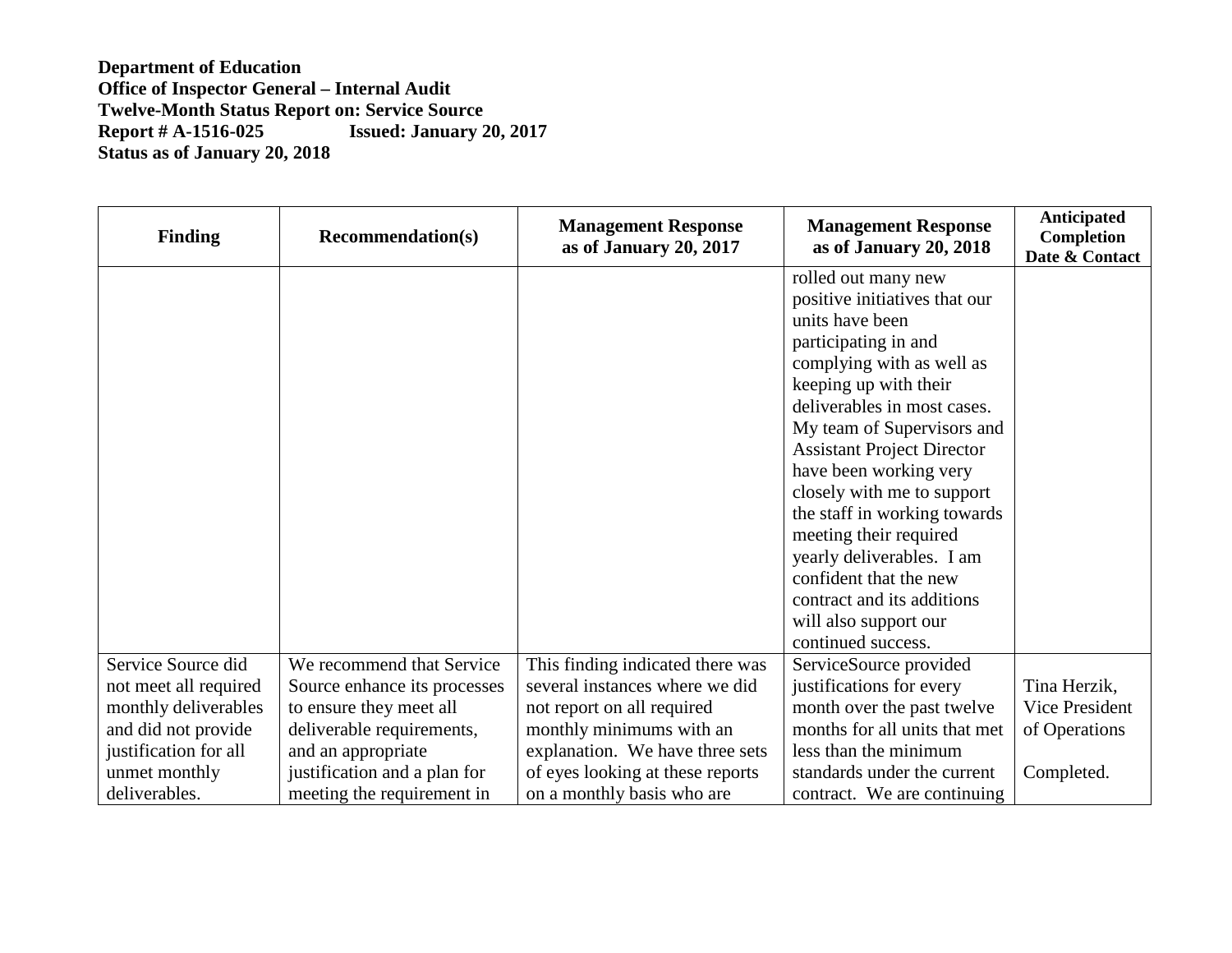| <b>Finding</b> | <b>Recommendation(s)</b>  | <b>Management Response</b><br>as of January 20, 2017 | <b>Management Response</b><br>as of January 20, 2018 | <b>Anticipated</b><br>Completion<br>Date & Contact |
|----------------|---------------------------|------------------------------------------------------|------------------------------------------------------|----------------------------------------------------|
|                | subsequent months is      | involved in the reporting process                    | to do so moving forward as                           |                                                    |
|                | included when they do not | and in most instances when this                      | well. Over the past few                              |                                                    |
|                | meet deliverable          | occurred the error was caught                        | months, it has been an                               |                                                    |
|                | requirements.             | well before any billing was                          | expectation of each DVR                              |                                                    |
|                |                           | submitted. I myself will be more                     | Area Director that                                   |                                                    |
|                |                           | diligent in this area as I am                        | ServiceSource attempt to                             |                                                    |
|                |                           | responsible for generating the                       | reach 100% compliance                                |                                                    |
|                |                           | response. In a number of                             | with case alerts as well as                          |                                                    |
|                |                           | regions, the monthly was unmet                       | 100% compliance in the 60                            |                                                    |
|                |                           | but the annual goal was                              | and 90 day goals for                                 |                                                    |
|                |                           | ultimately met. Often when the                       | Eligibilties and IPE                                 |                                                    |
|                |                           | monthly minimum is unmet I                           | processing. The RIMS                                 |                                                    |
|                |                           | review performance to date to                        | system does not take the                             |                                                    |
|                |                           | ensure that we are not falling                       | extensions into                                      |                                                    |
|                |                           | behind on the annual goal. We                        | consideration for this goal.                         |                                                    |
|                |                           | do address the issue but can                         | This is not in line with our                         |                                                    |
|                |                           | include more detail in the future                    | current contract                                     |                                                    |
|                |                           | if required. Not all goals                           | expectations, but our units                          |                                                    |
|                |                           | currently in the contracts are                       | have been complying to the                           |                                                    |
|                |                           | reasonable due to the changing                       | best of their ability along                          |                                                    |
|                |                           | nature of VR. We could not                           | with paying attention to our                         |                                                    |
|                |                           | anticipate the need to                               | current goals and                                    |                                                    |
|                |                           | immediately close cases                              | deliverables as well. This                           |                                                    |
|                |                           | negatively that were not                             | recent focus by DVR is not                           |                                                    |
|                |                           | currently active due to the DVR                      | part of ServiceSource's                              |                                                    |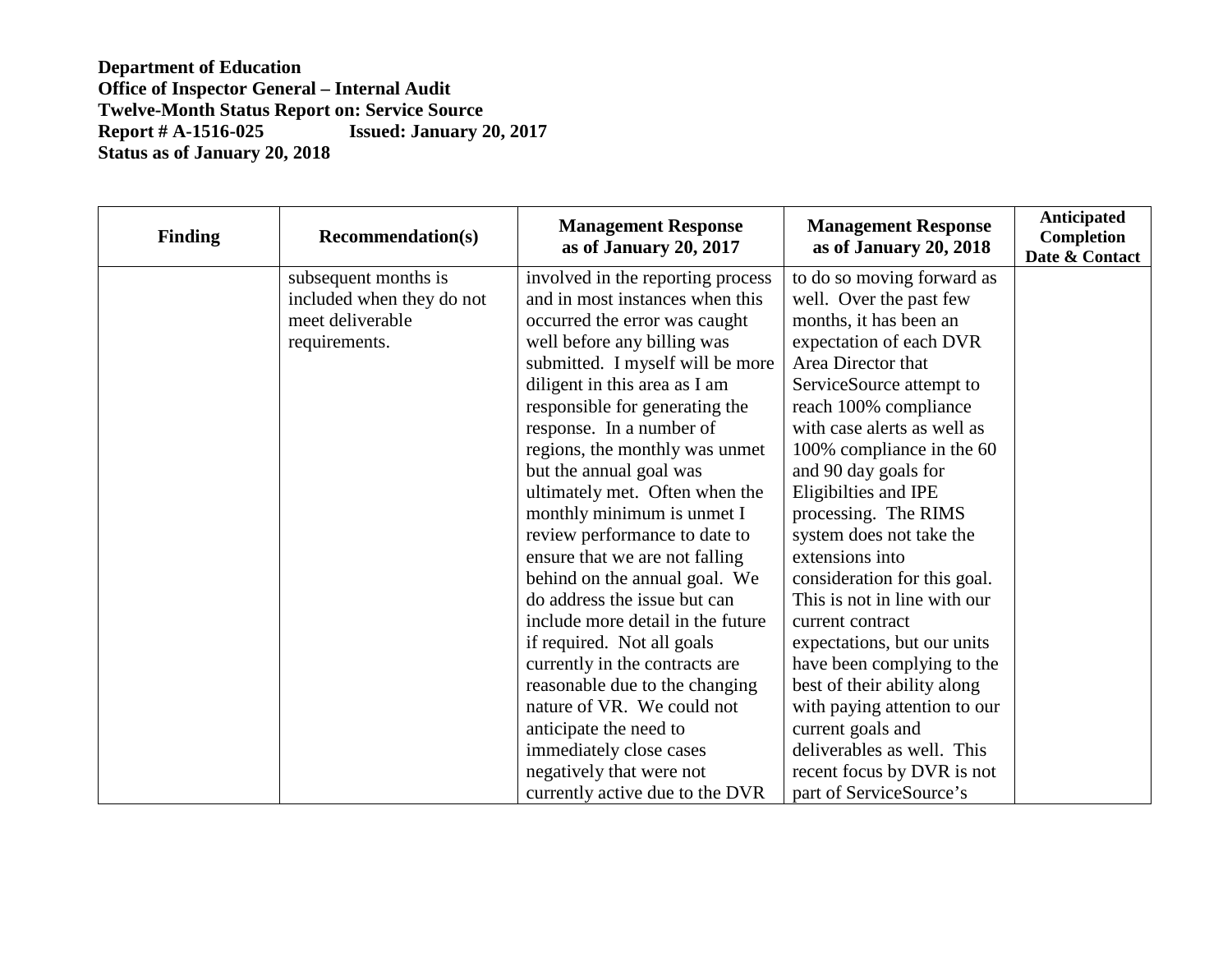| <b>Finding</b> | <b>Recommendation(s)</b> | <b>Management Response</b><br>as of January 20, 2017 | <b>Management Response</b><br>as of January 20, 2018 | <b>Anticipated</b><br>Completion<br>Date & Contact |
|----------------|--------------------------|------------------------------------------------------|------------------------------------------------------|----------------------------------------------------|
|                |                          | needing a more accurate                              | contract deliverables, but                           |                                                    |
|                |                          | assessment of their budgetary                        | I'm assured will be added to                         |                                                    |
|                |                          | needs. Order of selection was                        | the new contracts. This                              |                                                    |
|                |                          | another variable. The new RSA                        | Director has supported this                          |                                                    |
|                |                          | requirement to serve transitional                    | mission throughout the                               |                                                    |
|                |                          | youth with pre-employment                            | private units in the State.                          |                                                    |
|                |                          | services and 504 students is a                       | The State DVR is                                     |                                                    |
|                |                          | federal mandate, however these                       | restructuring how they want                          |                                                    |
|                |                          | cases will take a significant                        | cases to look as part of the                         |                                                    |
|                |                          | effort on the part of my staff                       | changes brought with                                 |                                                    |
|                |                          | with no anticipated outcomes.                        | WIOA and the changes in                              |                                                    |
|                |                          | These issues and others will be a                    | RSA indicators. The shift                            |                                                    |
|                |                          | focal point of negotiations to try                   | has gone from quantity to                            |                                                    |
|                |                          | and attain more equity in the                        | quality, which is not                                |                                                    |
|                |                          | outcomes so that we may                              | completely reflected in the                          |                                                    |
|                |                          | reasonably achieve all required                      | current deliverables.                                |                                                    |
|                |                          | outcomes. We will again also                         | Quality is always an                                 |                                                    |
|                |                          | review our own internal review                       | important part of our                                |                                                    |
|                |                          | process to reviews areas where                       | contract, and this is                                |                                                    |
|                |                          | we might improve.                                    | emphasized by me and my                              |                                                    |
|                |                          |                                                      | staff. They have also had to                         |                                                    |
|                |                          | <b>Management Response as of</b>                     | meet numeric deliverables                            |                                                    |
|                |                          | <b>July 20, 2017:</b>                                | that weren't required in                             |                                                    |
|                |                          | We have been more diligent in                        | State DVR units. Over the                            |                                                    |
|                |                          | reporting on a monthly basis and                     | past twelve months, some of                          |                                                    |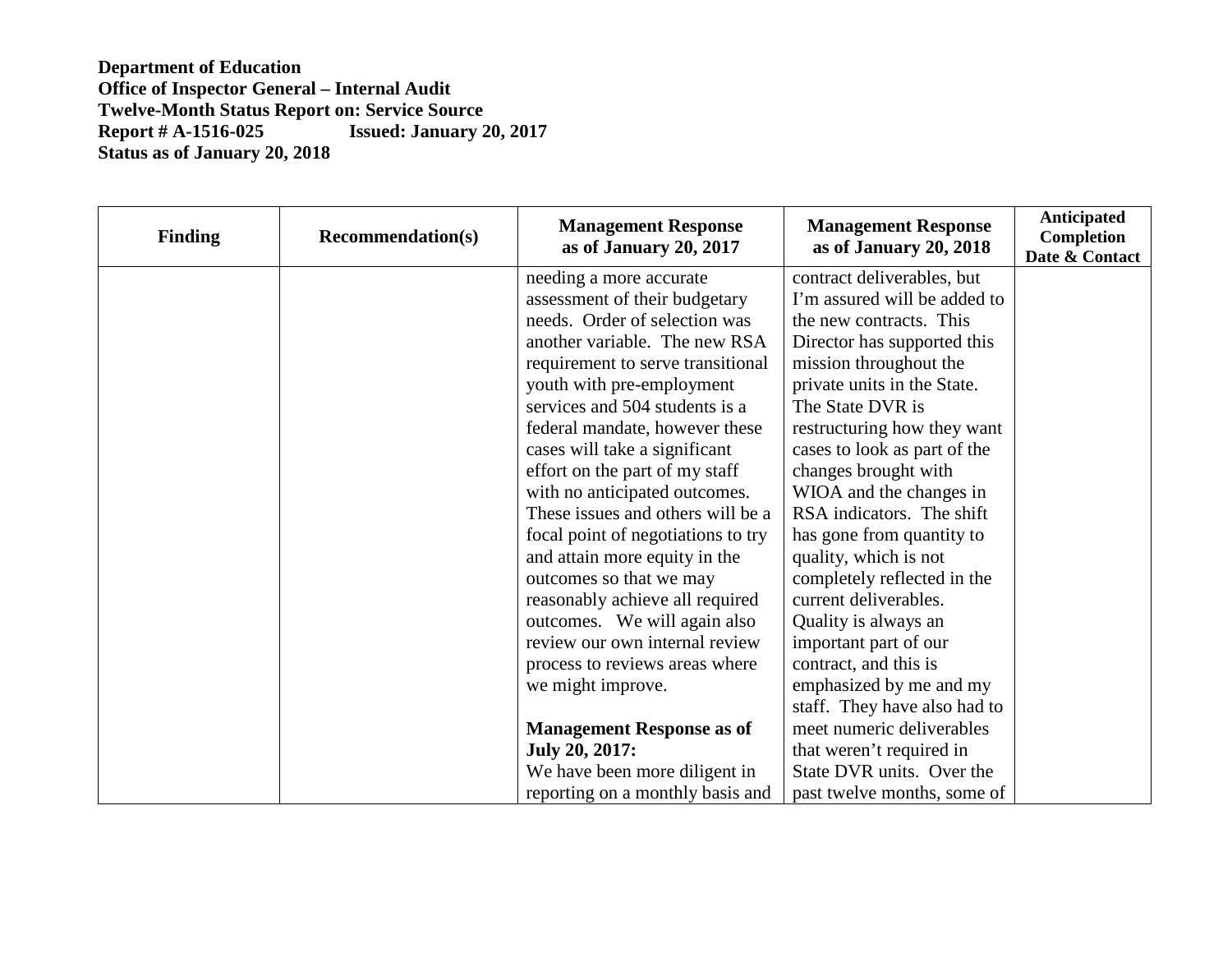| <b>Finding</b> | <b>Recommendation(s)</b> | <b>Management Response</b><br>as of January 20, 2017 | <b>Management Response</b><br>as of January 20, 2018 | <b>Anticipated</b><br>Completion<br>Date & Contact |
|----------------|--------------------------|------------------------------------------------------|------------------------------------------------------|----------------------------------------------------|
|                |                          | it is rare when a reporting item is                  | our service areas have seen                          |                                                    |
|                |                          | missed. These are however                            | changes due to zip code                              |                                                    |
|                |                          | picked up during the monthly                         | assignments by Area                                  |                                                    |
|                |                          | billing reports. The monthly                         | offices. Some of this was                            |                                                    |
|                |                          | minimums are also looked at                          | done to ensure that all State                        |                                                    |
|                |                          | from the perspective of annual                       | offices were working with                            |                                                    |
|                |                          | achievement; in some cases the                       | Transition Age students.                             |                                                    |
|                |                          | monthly is unmet but we are                          | Also, in some units, special                         |                                                    |
|                |                          | ahead on the annual goal. Some                       | projects were moved from                             |                                                    |
|                |                          | of the DVR deliverables in the                       | offices and others added.                            |                                                    |
|                |                          | various contracts are no longer a                    | For example, in Unit 23O                             |                                                    |
|                |                          | priority for the DVR; some are                       | we lost our Project Search                           |                                                    |
|                |                          | no longer measured, such as 60                       | caseload but we were given                           |                                                    |
|                |                          | day acceptance compliance.                           | a Farm Worker Program.                               |                                                    |
|                |                          | These issues will be addressed in                    | This program has needed                              |                                                    |
|                |                          | contract negotiations, which are                     | Creole interpreting, so this                         |                                                    |
|                |                          | in progress.                                         | has been a challenge at                              |                                                    |
|                |                          | <b>Anticipated Completion: 1/1/18</b>                | times for this unit.                                 |                                                    |
|                |                          |                                                      | Over the past twelve                                 |                                                    |
|                |                          |                                                      | months, Service Source has                           |                                                    |
|                |                          |                                                      | adopted DVR's new face to                            |                                                    |
|                |                          |                                                      | face monthly documentation                           |                                                    |
|                |                          |                                                      | for staff. In some units                             |                                                    |
|                |                          |                                                      | where we saw the need for                            |                                                    |
|                |                          |                                                      | additional reinforcements,                           |                                                    |